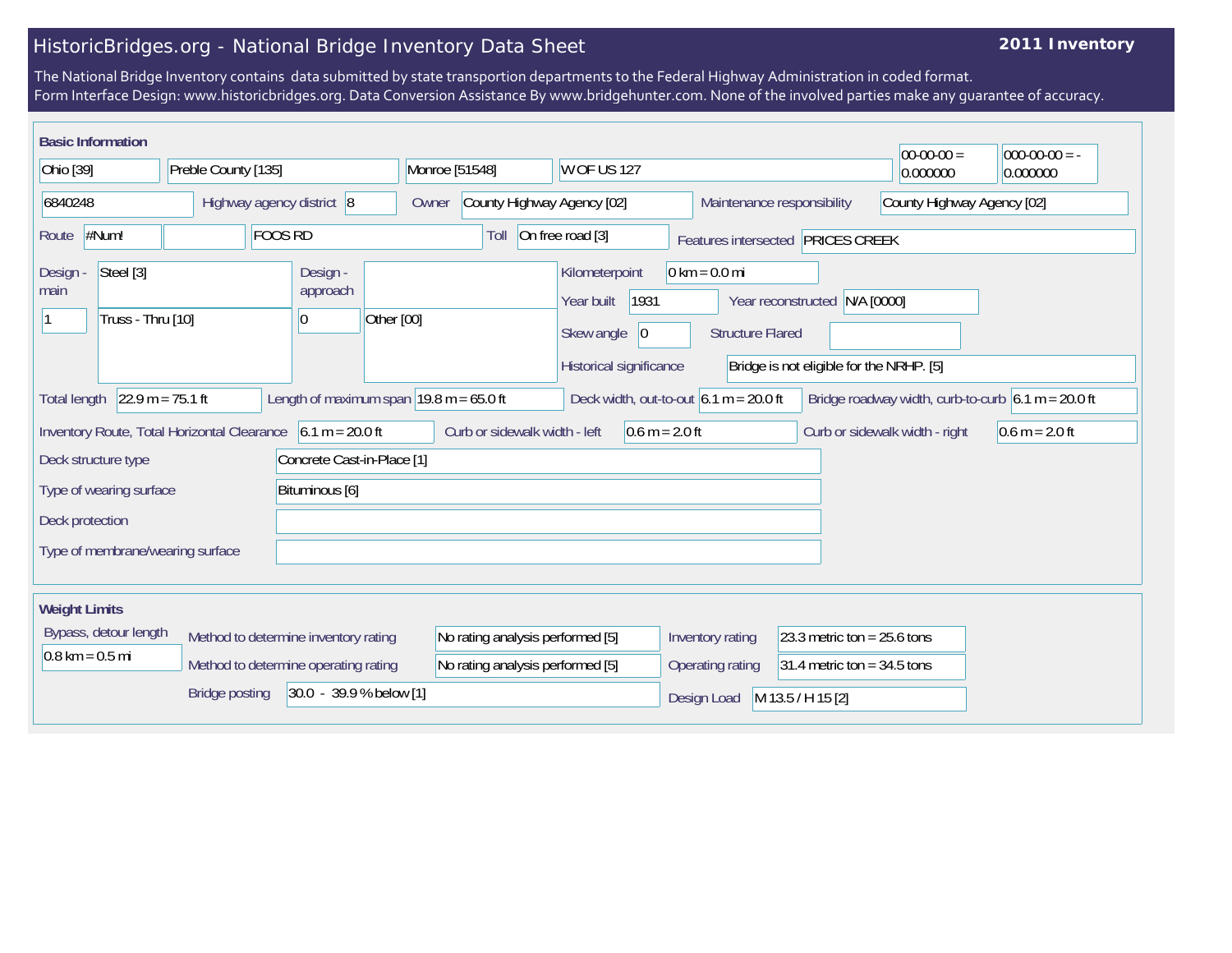| <b>Functional Details</b>                                                              |                                                                                                |
|----------------------------------------------------------------------------------------|------------------------------------------------------------------------------------------------|
| Average daily truck traffi   0<br>Average Daily Traffic<br> 70                         | 2027<br>Year 1969<br>Future average daily traffic<br> 97 <br>%<br>Year                         |
| Road classification<br>Local (Rural) [09]                                              | Approach roadway width<br>Lanes on structure 2<br>$7 m = 23.0 ft$                              |
| Type of service on bridge Highway [1]                                                  | Bridge median<br>Direction of traffic 2 - way traffic [2]                                      |
| No parallel structure exists. [N]<br>Parallel structure designation                    |                                                                                                |
| Type of service under bridge<br>Waterway [5]                                           | Navigation control<br>Lanes under structure<br>$ 0\rangle$<br>Not applicable, no waterway. [N] |
| Navigation vertical clearanc<br>$0 = N/A$                                              | Navigation horizontal clearance $ 0 = N/A $                                                    |
| Minimum navigation vertical clearance, vertical lift bridge                            | Minimum vertical clearance over bridge roadway<br>$99.99 m = 328.1 ft$                         |
| Minimum lateral underclearance reference feature Feature not a highway or railroad [N] |                                                                                                |
| Minimum lateral underclearance on right $0 = N/A$                                      | Minimum lateral underclearance on left $0 = N/A$                                               |
| Minimum Vertical Underclearance $ 0 = N/A$                                             | Minimum vertical underclearance reference feature Feature not a highway or railroad [N]        |
| Appraisal ratings - underclearances N/A [N]                                            |                                                                                                |
|                                                                                        |                                                                                                |
| <b>Repair and Replacement Plans</b>                                                    |                                                                                                |
| Type of work to be performed                                                           | Work done by                                                                                   |
|                                                                                        | Bridge improvement cost<br>Roadway improvement cost                                            |
|                                                                                        | Length of structure improvement<br>Total project cost                                          |
|                                                                                        | Year of improvement cost estimate                                                              |
|                                                                                        | Border bridge - state<br>Border bridge - percent responsibility of other state                 |
|                                                                                        | Border bridge - structure number                                                               |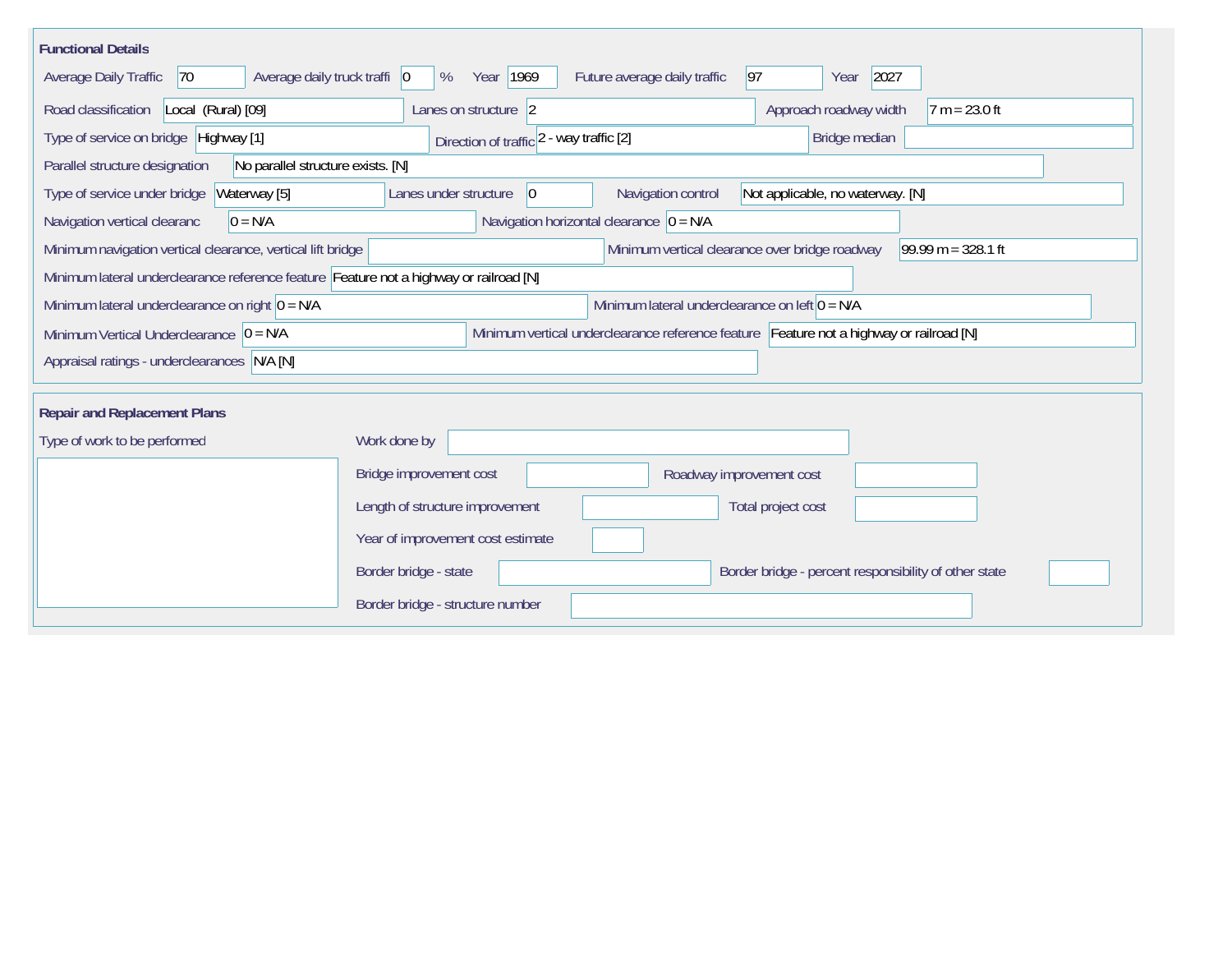| <b>Inspection and Sufficiency</b>                                              |                                                         |                                                                                     |                                                                                                                         |  |  |  |  |
|--------------------------------------------------------------------------------|---------------------------------------------------------|-------------------------------------------------------------------------------------|-------------------------------------------------------------------------------------------------------------------------|--|--|--|--|
| Posted for load [P]<br>Structure status                                        |                                                         | Appraisal ratings -<br>structural                                                   | Basically intolerable requiring high priority of corrrective action [3]                                                 |  |  |  |  |
| Condition ratings - superstructur<br>Serious <sup>[3]</sup>                    |                                                         | Appraisal ratings -<br>roadway alignment                                            | Better than present minimum criteria [7]                                                                                |  |  |  |  |
| Condition ratings - substructure<br>Fair [5]                                   |                                                         | Appraisal ratings -                                                                 | Somewhat better than minimum adequacy to tolerate being left in place as                                                |  |  |  |  |
| Condition ratings - deck<br>Serious [3]                                        |                                                         | deck geometry                                                                       | is [5]                                                                                                                  |  |  |  |  |
| Scour                                                                          |                                                         | Countermeasures have been installed to mitigate an existing problem with scour. [7] |                                                                                                                         |  |  |  |  |
| Channel and channel protection                                                 | channel. [5]                                            |                                                                                     | Bank protection is being eroded. River control devices and/or embankment have major damage. Trees and rush restrict the |  |  |  |  |
| Better than present minimum criteria [7]<br>Appraisal ratings - water adequacy |                                                         |                                                                                     | Structurally deficient [1]<br>Status evaluation                                                                         |  |  |  |  |
| Pier or abutment protection                                                    |                                                         |                                                                                     | 36<br>Sufficiency rating                                                                                                |  |  |  |  |
| <b>Culverts</b>                                                                | Not applicable. Used if structure is not a culvert. [N] |                                                                                     |                                                                                                                         |  |  |  |  |
| Traffic safety features - railings                                             |                                                         |                                                                                     | Inpected feature meets currently acceptable standards. [1]                                                              |  |  |  |  |
| Traffic safety features - transitions                                          |                                                         |                                                                                     |                                                                                                                         |  |  |  |  |
| Traffic safety features - approach guardrail                                   |                                                         |                                                                                     |                                                                                                                         |  |  |  |  |
| Traffic safety features - approach guardrail ends                              |                                                         |                                                                                     |                                                                                                                         |  |  |  |  |
| June 2010 [0610]<br>Inspection date                                            |                                                         | $ 12\rangle$<br>Designated inspection frequency                                     | <b>Months</b>                                                                                                           |  |  |  |  |
| Underwater inspection                                                          | Not needed [N]                                          | Underwater inspection date                                                          |                                                                                                                         |  |  |  |  |
| Fracture critical inspection                                                   | Every two years [Y24]                                   | Fracture critical inspection date                                                   | June 2010 [0610]                                                                                                        |  |  |  |  |
| Other special inspection                                                       | Not needed [N]                                          | Other special inspection date                                                       |                                                                                                                         |  |  |  |  |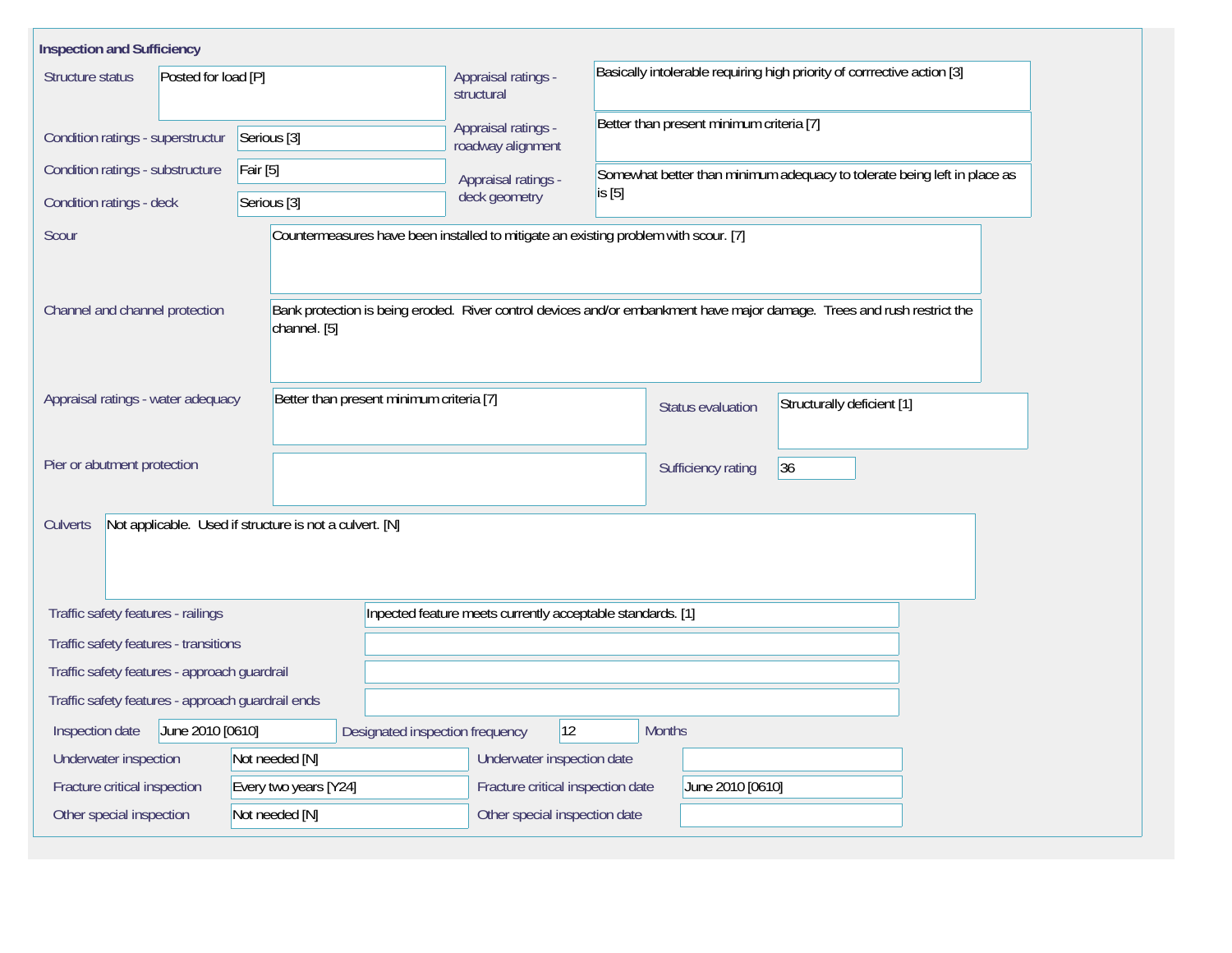| Unit of Measure: English<br>Structure File Number 6840248<br>Sufficiency Rating: 29.9 SD |                                |                                    | <b>Bridge Inventory Information</b><br>Inventory Bridge Number:PRE T0437 0090<br><b>ON PRICES CREEK</b> |                                                      | Report Date 02/26/2013 BM-191 Page: 1 of 2<br>BR. Type STEEL / TRUSS / PONY (TRUSS)<br>Date of Last Inventory Update: 11/14/2012 |                                                                          |
|------------------------------------------------------------------------------------------|--------------------------------|------------------------------------|---------------------------------------------------------------------------------------------------------|------------------------------------------------------|----------------------------------------------------------------------------------------------------------------------------------|--------------------------------------------------------------------------|
| District: 08<br>(2)FIPS Code: MONROE TWP<br>(9) Direction of Traffic: 2-WAY TRAFFIC      |                                | County PREBLE<br>(10) Temporary: N | (101) Location: W OF US 127<br>(11) Truck Network: N                                                    | (103) Route On Bridge: TOWNSHIP                      | $(12)$ Parallel: N                                                                                                               | (102) Facility Carried: FOOS RD<br>(104) Route Under Bridge: NON-HIGHWAY |
| (95) Insp: COUNTY (96) Maint: COUNTY (97) Routine: COUNTY                                |                                |                                    |                                                                                                         | (100) Type Serv: (On): HIGHWAY                       |                                                                                                                                  | (Under): WATERWAY                                                        |
|                                                                                          | <b>Inventory Route Data</b>    |                                    | (63) Main Spans Number: 1                                                                               | Type: STEEL / TRUSS / PONY (TRUSS)                   |                                                                                                                                  |                                                                          |
| (3) Route On/Under: ON                                                                   |                                |                                    | Hwy Sys: COUNTY/TOWNSHIP HIGHWAY Approach Spans Number: 0                                               | Type: NONE / NONE / NONE                             |                                                                                                                                  |                                                                          |
| Route No.: T0437<br>Dir:                                                                 | <b>Des: MAINLINE</b>           | Pref:                              | Total Spans: 1                                                                                          | (65) Max Span: 65 Ft                                 |                                                                                                                                  | (66) Overall Leng: 75 Ft                                                 |
| (4) Feature Intersected: PRICES CREEK                                                    |                                |                                    | (70) Substructure                                                                                       | (71) Foundation and Scour Information                |                                                                                                                                  |                                                                          |
| (5) County: MON<br>Mileage: 0090                                                         | Special Desig:                 |                                    | Abut-Rear Matl: CONCRETE                                                                                | <b>Type: SOLID WALL</b>                              |                                                                                                                                  | Fnd: SPREAD FOOTING                                                      |
| (6) Avg. Daily Traffic(ADT): 70                                                          | (7) ADT Year: 1969             |                                    | Abut-Fwd Matl: CONCRETE                                                                                 | <b>Type: SOLID WALL</b>                              |                                                                                                                                  | Fnd: SPREAD FOOTING                                                      |
| $(14)$ NHS: <b>NO</b> - <b>X</b><br>(8) Truck Traf: 7                                    | $(15)$ Corridor: N             |                                    | Pier-Pred Matl: NONE                                                                                    | Type: NONE                                           |                                                                                                                                  | Fnd: NONE/NOT APPLICABLE (SUCH AS CULVERTS)                              |
| (16) Functional Class: LOCAL ROAD-RURAL                                                  |                                |                                    | (19) Strahnt: Not Applicable Pier-Other Matl: NONE                                                      | Type: NONE                                           |                                                                                                                                  | Fnd: NONE/NOT APPLICABLE (SUCH AS CULVERTS)                              |
|                                                                                          | <b>Intersected Route Data</b>  |                                    | Pier-Other Matl: NONE                                                                                   | Type: NONE                                           |                                                                                                                                  | Fnd: NONE/NOT APPLICABLE (SUCH AS CULVERTS)                              |
| (22) Route On/Under:                                                                     | Hwy Sys:                       |                                    | No of Piers Predominate: NN                                                                             | Other: NN                                            | Other: NN                                                                                                                        |                                                                          |
| Route No.:<br>Dir:                                                                       | Des:                           | Pref:                              | (86) Stream Velocity: UUU                                                                               | (74) Scour: COUNTERMEAS INSTALLED TO CORRECT PROBLEM |                                                                                                                                  |                                                                          |
| (23) Feature Intersected:                                                                |                                |                                    | (189) Dive: N Freq: 0                                                                                   | Probe: Y Freq: 12                                    |                                                                                                                                  | (75) Chan Prot: OTHER-GRASS, BUSHES & TREES                              |
| (24) County:<br>Mileage:                                                                 | Special Desig:                 |                                    | 189) Date of last Dive Insp:                                                                            | (152) Drainage Area: UUU Sq Mi                       |                                                                                                                                  |                                                                          |
| (25) Avg. Daily Traffic(ADT): 0                                                          | (26) ADT Year:                 |                                    |                                                                                                         |                                                      | <b>Clearance Under the Bridge</b>                                                                                                |                                                                          |
| (27) Truck Traf: 0<br>(28) NHS: -                                                        | (29) Corridor:                 |                                    | (156) Min. Horiz Under Clear:                                                                           | <b>NC: 0.0 Ft</b>                                    | Card: 0.0 Ft                                                                                                                     |                                                                          |
| (30) Functional Class:                                                                   |                                |                                    | (36) Strahnt: Not Applicable (157) Prac Max Vrt Under Clear:                                            | 0.0 Ft                                               |                                                                                                                                  |                                                                          |
|                                                                                          | <b>Clearance On the Bridge</b> |                                    | (77) Min Vert Under Clear:                                                                              | <b>NC: 0.0 Ft</b>                                    | Card: 0.0 Ft                                                                                                                     |                                                                          |
| (154) Min Hriz on Bridge:                                                                | <b>NC: 0.0 Ft</b>              | Card: 20.0 Ft                      | (78) Min Lat Under Clear:                                                                               | NC: 0.0 / 0.0 Ft                                     |                                                                                                                                  | Card: 0.0 / 0.0 Ft                                                       |
| (155) Prac Max Vert On Brg:                                                              | 9999.9 Ft                      |                                    | <b>Load Rating Information</b>                                                                          |                                                      |                                                                                                                                  | (88-89) Appraisal                                                        |
| (67) Min Vrt Clr On Brg:                                                                 | <b>NC: 0.0 Ft</b>              | Card: 9999.9 Ft                    | (48) Design Load: OTHER (INCL RR BRIDGE W/TRACK REMOVED) (Including calculated Items)                   |                                                      |                                                                                                                                  |                                                                          |
| (80) Min Latl Clr:                                                                       | NC: 0.0 / 0.0 Ft               | Card: 0.0 / 0.0 Ft                 | (83) Operating: 35 Ton                                                                                  |                                                      |                                                                                                                                  |                                                                          |
| (81) Vrt Clr Lft:                                                                        | 0.0 Ft                         |                                    | Inventory: 26 Ton                                                                                       |                                                      |                                                                                                                                  |                                                                          |
|                                                                                          | <b>Structure Information</b>   |                                    | Ohio Percent of Legal Load 105                                                                          |                                                      | (88) Waterway Adequacy 7                                                                                                         |                                                                          |
| (38) Bypass Length: 05 Miles                                                             |                                |                                    | Year of Rating: 2012                                                                                    |                                                      | (89) Approach Alignment 7                                                                                                        |                                                                          |
| (39) Latitude: 39 Deg 51.9 Min                                                           | Longitude: 84 Deg 38.3 Min     |                                    | (84) Analysis: LOAD FACTOR (LF)                                                                         |                                                      | Calc Gen Appraisal: 3                                                                                                            |                                                                          |
| (40) Toll: ON FREE ROAD                                                                  |                                |                                    | (85) Rate Soft: COMBINATION Analyzed by:                                                                |                                                      | Calc Deck Geometry: 5                                                                                                            |                                                                          |
| (41) Date Built: 07/01/1931                                                              | (42) Major Rehabilitation:     |                                    | Analysis on Bars: NOT ON BARS [DEFAULT]                                                                 |                                                      | Calc Underclearance: N                                                                                                           |                                                                          |
| (43) No. Lanes On: <b>2</b>                                                              | No. Lanes Under: 0             |                                    |                                                                                                         |                                                      | <b>Approach Information</b>                                                                                                      |                                                                          |
| (44) Horiz Curve: Deg. Min.                                                              | $(45)$ Skew: 0 Deg             |                                    | (109) Approach Guardrail: NONE                                                                          |                                                      |                                                                                                                                  |                                                                          |
| (49) App. Rdw Width: 23 Ft                                                               | (50) Brg. Rdw Width: 20.0 Ft   |                                    | (110) Approach Pavement: BITUMINOUS                                                                     |                                                      | (111) Grade: GOOD                                                                                                                |                                                                          |
| (51) Deck Width: 20.0 Ft                                                                 | Deck Area: 1496 Sq. Ft         |                                    | <b>Culvert Information</b>                                                                              |                                                      |                                                                                                                                  |                                                                          |
| (52) Median Type: NONE / NON BARRIE / NO JOINT                                           |                                |                                    | (131) Culvert Type: NONE/NOT APPLICBLE                                                                  |                                                      | (127) Length: 0.0 Ft                                                                                                             |                                                                          |
| (53) Bridge Median: NO MEDIAN                                                            |                                |                                    | (129) Depth of Fill: 0.0 Ft                                                                             |                                                      | (130) Headwalls: NONE                                                                                                            |                                                                          |
| (54) Sidewalks:                                                                          | $(left)$ 2 $Ft$                | (right) 2 Ft                       |                                                                                                         |                                                      | General Information                                                                                                              |                                                                          |
| (55) Type Curb or Sidewalks:                                                             |                                |                                    | (121) Main Member ROLLED STEEL                                                                          |                                                      |                                                                                                                                  | (122) Moment Plate: NONE                                                 |
| (Left) Matl: CONCRETE                                                                    | Type: SAFETY CURB(<=2')        |                                    | 169) Expansion Joint: SLIDING METAL PLATE ANGLE                                                         |                                                      |                                                                                                                                  |                                                                          |
| (Right) Matl: CONCRETE                                                                   | Type: SAFETY CURB(<=2')        |                                    | (124) Bearing Devices: ROCKERS/NONE                                                                     |                                                      |                                                                                                                                  |                                                                          |
| (56) Flared: N                                                                           | (57) Composite:                |                                    | (126) Navigation: Control-X                                                                             | Vert Clr: 0.0 Ft                                     |                                                                                                                                  | Horiz Clear:: 0.0 Ft                                                     |
| (58) Railing: OTHER                                                                      |                                |                                    | 193) Spec Insp: N                                                                                       | Freq: $0$                                            |                                                                                                                                  | Date:                                                                    |
| (59) Deck Drainage: SCUPPERS & DWNSPTS                                                   |                                |                                    | 188) Fracture Critical Insp: Y                                                                          | Freq: $24$                                           |                                                                                                                                  | Date: 2012-06-18                                                         |
| (60) Deck Type: REINF CONCRT (PRESTRSD, PRECAST                                          |                                |                                    | (138) Long Member: TWO TRUSSES (RIVETED)                                                                |                                                      |                                                                                                                                  | (135) Hinges: PINS AND HANGERS                                           |
| (61) Deck Protection: External: NONE                                                     |                                |                                    | (141) Structural Steel Memb: UNKNOWN                                                                    |                                                      |                                                                                                                                  | (139) Framing: NONE                                                      |
| Internal: NONE                                                                           |                                |                                    |                                                                                                         | Railing: UNKNOWN                                     |                                                                                                                                  |                                                                          |
| (62) Wearing Surface: BITUM (ASPHLT CONCRT)                                              |                                |                                    | Pay Wt: 0 pounds<br>Prime Loc: UNKNOWN                                                                  |                                                      |                                                                                                                                  | Paint: OTHER                                                             |
| Thickness: 1.0 in<br>(119) Date of Wearing Surface:                                      |                                |                                    | <b>Bridge Dedicated Name:</b>                                                                           |                                                      |                                                                                                                                  |                                                                          |
| Slope Protection: NONE-NATURAL PROTECTION(GRASS, BUSHES)                                 |                                |                                    |                                                                                                         |                                                      |                                                                                                                                  |                                                                          |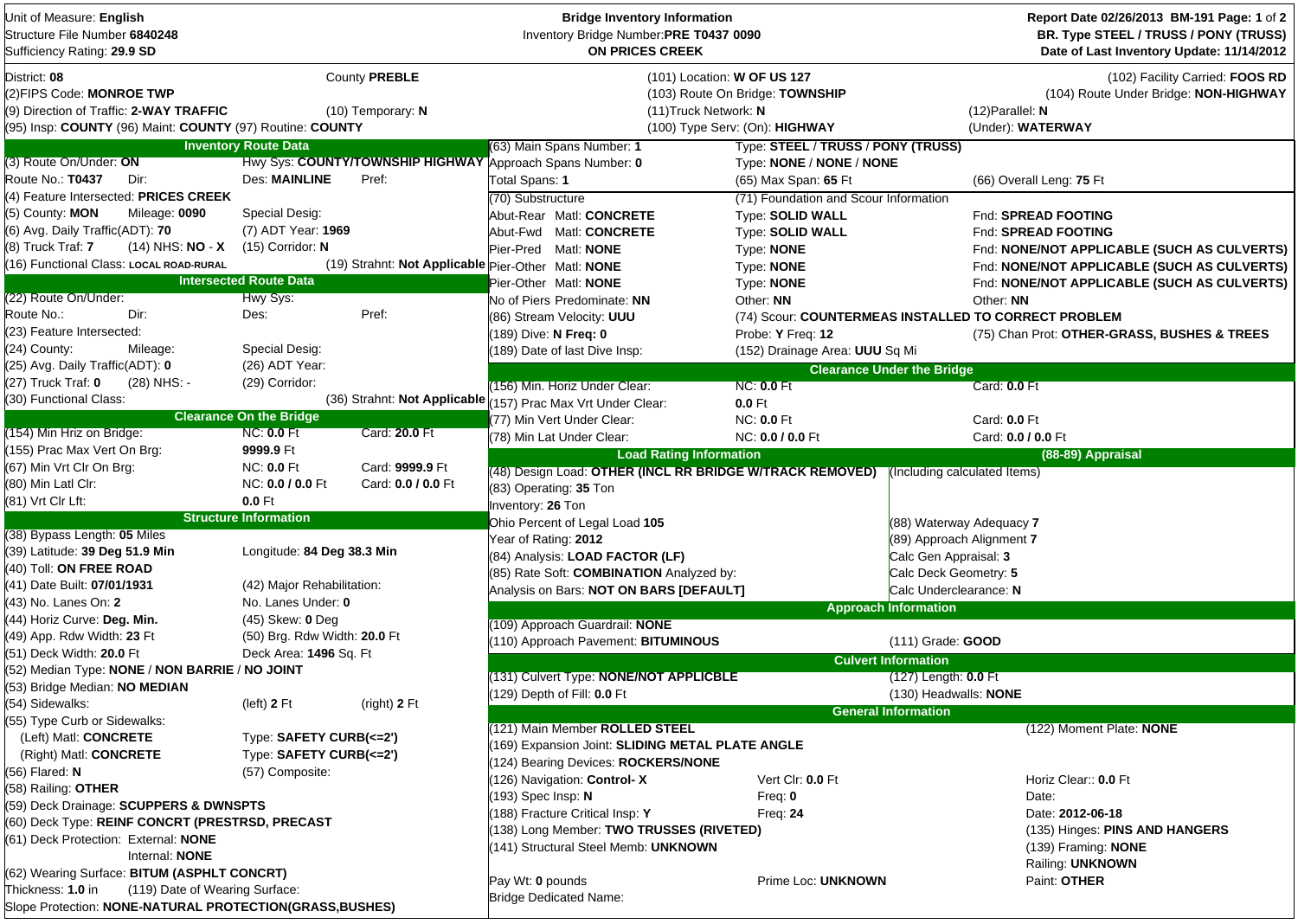| Unit of Measure: English<br>Structure File Number 6840248<br>Sufficiency Rating: 29.9 SD                                                                                                                                                                                             |                                                  |                                                                                                                                                         |                                                                                                                              | <b>Bridge Inventory Information</b><br>Inventory Bridge Number:PRE T0437 0090<br><b>ON PRICES CREEK</b>                                                                              |                                                                                                                                                                                                                                                             | Report Date 02/26/2013 BM-191 Page: 2 of 2<br>BR. Type STEEL/TRUSS/PONY (TRUSS)<br>Date of Last Inventory Update: 11/14/2012 |                                                                                                                                                                      |                                        |
|--------------------------------------------------------------------------------------------------------------------------------------------------------------------------------------------------------------------------------------------------------------------------------------|--------------------------------------------------|---------------------------------------------------------------------------------------------------------------------------------------------------------|------------------------------------------------------------------------------------------------------------------------------|--------------------------------------------------------------------------------------------------------------------------------------------------------------------------------------|-------------------------------------------------------------------------------------------------------------------------------------------------------------------------------------------------------------------------------------------------------------|------------------------------------------------------------------------------------------------------------------------------|----------------------------------------------------------------------------------------------------------------------------------------------------------------------|----------------------------------------|
|                                                                                                                                                                                                                                                                                      |                                                  | <b>General Information (Continued)</b>                                                                                                                  |                                                                                                                              |                                                                                                                                                                                      |                                                                                                                                                                                                                                                             |                                                                                                                              | <b>Original Plans Information</b>                                                                                                                                    |                                        |
| (---) Hist Significance: NOT HISTORIC<br>---) Hist Builder: BROOKVILLE BRIDGE CO<br>(69) Hist Type: WARREN (RIVETED)<br>(161) Special Features (see below):<br>(105) Border Bridge State: Resp % (106) SFN:<br>(90) Type Work: -<br>(90) Length: Ft<br>(90) Bridge Cost (\$1000s): 0 |                                                  | <b>Proposed Improvements</b>                                                                                                                            | Hist Build Year: 1931                                                                                                        | $(69)$ NBIS: Y<br><b>Programming Info</b><br><b>PID Number:</b><br>PID Status:<br>PID Date:                                                                                          | (142) Fabricator:<br>143) Contractor:<br>(144) Ohio Original Construction Project No.:<br>(---) Microfilm Reel:<br>(151) Standard Drawing:<br>Aperture Cards: Orig: N Repair: N Fabr: N<br>Plan Information Available: 2FIELD MEASURED INFORMATION<br>.1020 | 2.1020<br>5.                                                                                                                 | (153) Repair Projects<br>3.<br>6.                                                                                                                                    |                                        |
| (90) Roadway Cost (\$1000s): 0                                                                                                                                                                                                                                                       |                                                  |                                                                                                                                                         |                                                                                                                              |                                                                                                                                                                                      |                                                                                                                                                                                                                                                             |                                                                                                                              |                                                                                                                                                                      |                                        |
| (90) Total Project Cost (\$1000s): 0<br>(91) Future ADT (On Bridge): 0                                                                                                                                                                                                               |                                                  | (90) Year:                                                                                                                                              | (92) Year of Future ADT: 2033                                                                                                |                                                                                                                                                                                      | 10.                                                                                                                                                                                                                                                         | 8.                                                                                                                           | 9.                                                                                                                                                                   |                                        |
| <b>Inspection Summary</b>                                                                                                                                                                                                                                                            |                                                  |                                                                                                                                                         | (I-69) Survey Items                                                                                                          |                                                                                                                                                                                      |                                                                                                                                                                                                                                                             | <b>Utilities</b>                                                                                                             |                                                                                                                                                                      | <b>Special Features</b>                |
| $(I-8)$ Deck:<br>(I-32) Superstructure:<br>(I-42) Substructure:<br>(I-50) Culvert:<br>(I-54) Channel:<br>(I-60) Approaches:<br>(I-66) General Appraisial: 3<br>(I-66) Operational Status: P<br><b>Inspection Date:</b><br>(94) Desig Insp Freq:                                      | 3<br>3<br>5<br>6<br>5<br>06/18/2012<br>12 Months | Railings:<br>Transitions:<br>Guardrail:<br>Rail Ends:<br>In Depth:<br>Fracture Critical:<br>Scour Critical:<br>Critical Findings:<br>Insp. Update Date: | <b>1 MEETS CURRENT STANDARDS</b><br><b>1 MEETS CURRENT STANDARDS</b><br><b>N NONE N/A</b><br><b>N NONE N/A</b><br>07/24/2012 | 0 DOES NOT MEET CURRENT STANDARDS (46) Electric:<br><b>0 DOES NOT MEET CURRENT STANDARDS</b><br><b>0 DOES NOT MEET CURRENT STANDARDS</b><br><b>0 DOES NOT MEET CURRENT STANDARDS</b> | Gas:<br>Sanitary Sewer:<br>Telephone:<br>TV Cable:<br>Water:<br>Other:                                                                                                                                                                                      | U<br>U                                                                                                                       | (161) Lighting:<br>Fencing:<br>Glare-Screen:<br>Splash-Guard:<br>Catwalks:<br>Other-Feat:<br>(184) Signs-on:<br>Signs-Under:<br>(162) Fence-Ht:<br>(163) Noise Barr: | N<br>N<br>U<br>Υ<br>N<br>$0.0$ Ft<br>N |
| SFNs Replacing this retired bridge:<br>SFNs That where replaced by this bridge:<br>This bridge was retired and copied to:<br>The bridge was copied from:                                                                                                                             |                                                  |                                                                                                                                                         |                                                                                                                              | <b>INV Field Bridge Marker:</b><br><b>INT Field Bridge Marker:</b>                                                                                                                   |                                                                                                                                                                                                                                                             | PRE-T0437-0090 -<br>---                                                                                                      |                                                                                                                                                                      |                                        |

## **PONTIS CoRe elements and Condition States**

| <b>Elem No. CoRe Element Description</b> | <b>Total Quantity Unit Meas.</b><br><b>Condition State</b><br>Percents <sup>(*)</sup> |  |  |  |
|------------------------------------------|---------------------------------------------------------------------------------------|--|--|--|
|                                          | $1$   2   3   4   5                                                                   |  |  |  |
|                                          |                                                                                       |  |  |  |
|                                          | (*) Percentages Should add to 100%                                                    |  |  |  |
|                                          |                                                                                       |  |  |  |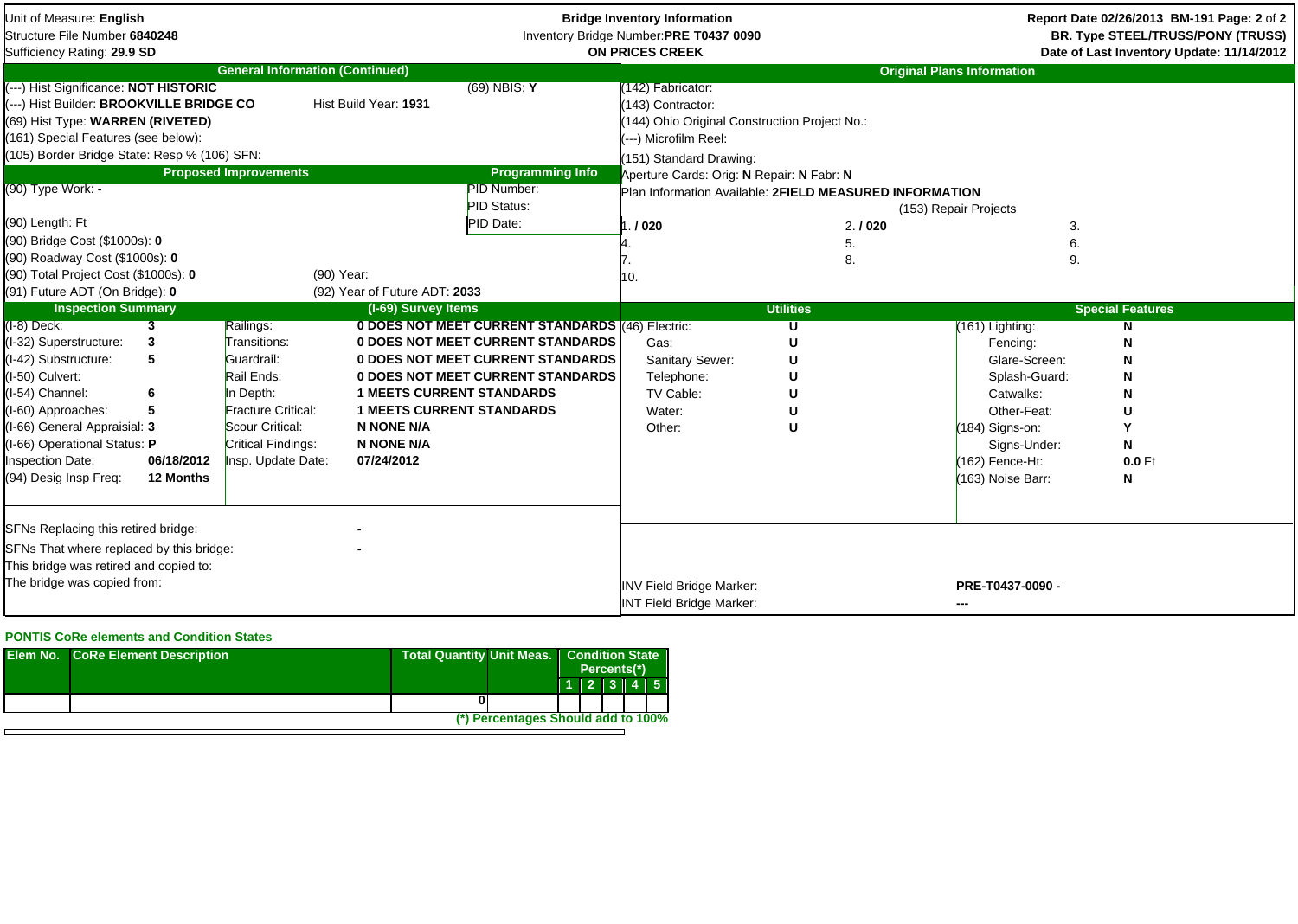## STATE OF OHIO DEPARTMENT OF TRANSPORTATION **BRIDGE INSPECTION REPORT**

BR-86 REV 02-95

| 6<br>$8 4 0$<br>$2 \mid 4 \mid 8$<br><b>Structure File Number</b> | Bridge Number PRE T0437 0090<br><b>ROUTE</b>                                    |                | Date Built 07/01/1931<br><b>MONROE TWP</b><br>UNIT                                                                                                                             |                                                            |
|-------------------------------------------------------------------|---------------------------------------------------------------------------------|----------------|--------------------------------------------------------------------------------------------------------------------------------------------------------------------------------|------------------------------------------------------------|
| District 08 Bridge Type <b>STEEL/TRUSS/PONY (TRUSS)</b>           |                                                                                 |                | <b>PRE</b><br><b>15 PRICES CREEK</b><br><b>Type Service</b><br>1                                                                                                               |                                                            |
| <b>DECK</b>                                                       | Out/Out 20.0                                                                    |                | $THCK = 1.0$                                                                                                                                                                   |                                                            |
| 1. Floor                                                          | 1-REINF CONCRT (PRESTRSD 8                                                      | 3              | 2. Wearing Surface<br>6-BITUM (ASPHLT CONCRT)                                                                                                                                  | $\overline{2}$<br>41                                       |
|                                                                   | 1-CONCRETE                                                                      | 3              | $W.S.$ Date $=$                                                                                                                                                                |                                                            |
| 3. Curbs, Sidewalks, Walkways                                     | 1-CONCRETE<br>$\overline{9}$                                                    |                | 4. Median                                                                                                                                                                      | 42                                                         |
|                                                                   |                                                                                 | 3              |                                                                                                                                                                                | $\mathbf{1}$                                               |
| 5. Railing                                                        | 0-OTHER 10                                                                      |                | 6. Drainage<br>3-SCUPPERS & DWNSPTS                                                                                                                                            | 43                                                         |
| 7. Expansion Joints                                               | 2-SLIDING METAL PLATE AN 11                                                     | 1              | 8. Summary                                                                                                                                                                     | 3<br>44                                                    |
| <b>SUPERSTRUCTURE</b>                                             | MAX.SPAN=65                                                                     |                |                                                                                                                                                                                |                                                            |
| 9. Alignment                                                      | 12                                                                              | 1              | 10. Beams/Girders/Slab<br>1-ROLLED STEEL                                                                                                                                       | 3<br>45                                                    |
|                                                                   | TOT.LGTH=75                                                                     |                |                                                                                                                                                                                |                                                            |
| 11. Diaphragms or Crossframes                                     | 13                                                                              |                | 12. Joists/Stringers                                                                                                                                                           | 3<br>46                                                    |
|                                                                   |                                                                                 |                |                                                                                                                                                                                | $\overline{2}$                                             |
| 13. Floor Beams                                                   | 14                                                                              |                | 14. Floor Beam Connections                                                                                                                                                     | 47                                                         |
|                                                                   |                                                                                 |                |                                                                                                                                                                                | -1                                                         |
| 15. Verticals                                                     | 15                                                                              |                | 16. Diagonals                                                                                                                                                                  | 48                                                         |
| 17. End Posts                                                     | 16                                                                              | 1              | 18. Top Chord                                                                                                                                                                  | -1<br>49                                                   |
|                                                                   |                                                                                 | 1              |                                                                                                                                                                                |                                                            |
| 19. Lower Chord                                                   | 17                                                                              |                | 20. Lower Lateral Bracing                                                                                                                                                      | 50                                                         |
|                                                                   |                                                                                 |                |                                                                                                                                                                                |                                                            |
| 21. Top Lateral Bracing                                           | 18                                                                              |                | 22. Sway Bracing<br>2-ROCKERS                                                                                                                                                  | 51                                                         |
| 23. Portals                                                       | 19                                                                              |                | 24. Bearing Devices<br>N-NONE 52                                                                                                                                               | $\overline{2}$                                             |
|                                                                   |                                                                                 |                |                                                                                                                                                                                |                                                            |
| 25. Arch                                                          | 20                                                                              |                | 26. Arch Columns or Hangers                                                                                                                                                    | 53                                                         |
|                                                                   |                                                                                 |                | $TYPE = 0 - OTHER$                                                                                                                                                             | $\overline{7}$                                             |
| 27. Spandrel Walls                                                | 21                                                                              |                | 28. Protective Coating System<br>$DATA = 01/01/1991$                                                                                                                           | 54                                                         |
|                                                                   |                                                                                 |                |                                                                                                                                                                                | $\mathbf{1}$                                               |
| 29. Pins/Hangers/Hinges                                           | 22                                                                              |                | 30. Fatigue Prone Connections                                                                                                                                                  | 55                                                         |
| 31. Live Load Response                                            | 23                                                                              | S              | 32. Summary                                                                                                                                                                    | 3<br>56                                                    |
| <b>SUBSTRUCTURE</b>                                               | 2-CONCRETE                                                                      |                | PIERS=0<br>$SPANS = 1$                                                                                                                                                         |                                                            |
| 33. Abutments                                                     | 2-CONCRETE 24                                                                   | $\overline{a}$ | 34. Abutment Seats                                                                                                                                                             | $\sqrt{2}$<br>57                                           |
|                                                                   |                                                                                 |                |                                                                                                                                                                                |                                                            |
| 35. Piers                                                         | $\mathsf{TYPE} = \mathsf{N}\text{-}\mathsf{NONE}$ 25                            |                | 36. Pier Seats                                                                                                                                                                 | 58                                                         |
|                                                                   |                                                                                 | $\overline{2}$ | ABUTMENT:=SPREAD / SPREAD                                                                                                                                                      | $\overline{2}$                                             |
| 37. Backwalls                                                     | 26                                                                              |                | 38. Wingwalls                                                                                                                                                                  | 59                                                         |
|                                                                   |                                                                                 |                |                                                                                                                                                                                | $\overline{1}$<br>-1                                       |
| 39. Fenders and Dolphins                                          | 27                                                                              |                | 40. Scour<br>7-COUNTERMEAS INSTALLED 60                                                                                                                                        |                                                            |
| 41. Slope Protection                                              | N-NONE 28                                                                       |                | 42. Summary<br>DIVE DT=N/A                                                                                                                                                     | 5<br>62                                                    |
| <b>CULVERTS</b>                                                   |                                                                                 |                |                                                                                                                                                                                |                                                            |
| 43. General                                                       | 29                                                                              |                | 44. Alignment                                                                                                                                                                  | 63                                                         |
|                                                                   |                                                                                 |                |                                                                                                                                                                                |                                                            |
| 45. Shape                                                         | 30                                                                              |                | 46. Seams                                                                                                                                                                      | 64                                                         |
|                                                                   |                                                                                 |                |                                                                                                                                                                                |                                                            |
| 47. Headwalls or Endwalls                                         | 31                                                                              |                | 48. Scour                                                                                                                                                                      | 65                                                         |
| 49.                                                               | 32                                                                              |                | 50. Summary                                                                                                                                                                    | 66                                                         |
| <b>CHANNEL</b>                                                    |                                                                                 |                | 0-OTHER-GRASS, BUSHES & TREES                                                                                                                                                  |                                                            |
| 51. Alignment                                                     | 33                                                                              | $\overline{2}$ | 52. Protection                                                                                                                                                                 | 1<br>67                                                    |
|                                                                   |                                                                                 | 2              |                                                                                                                                                                                | 6                                                          |
| 53. Waterway Adequacy                                             | 34                                                                              |                | 54. Summary                                                                                                                                                                    | 68                                                         |
| <b>APPROACHES</b>                                                 |                                                                                 | 2              |                                                                                                                                                                                |                                                            |
| 55. Pavement                                                      | 2-BITUMINOUS 35                                                                 |                | 56. Approach Slabs                                                                                                                                                             | 69                                                         |
|                                                                   |                                                                                 |                |                                                                                                                                                                                |                                                            |
| 57. Guardrail                                                     | N-NONE 36                                                                       |                | 58. Relief Joints                                                                                                                                                              | 70                                                         |
| 59. Embankment                                                    | BRDG.WIDTH=20.0 37                                                              |                | 60. Summary<br>PCT.LEGAL=105                                                                                                                                                   | 5                                                          |
| <b>GENERAL</b>                                                    |                                                                                 |                | ROUTINE.RESP: 3-COUNTY                                                                                                                                                         | 71                                                         |
| 61. Navigation Lights                                             |                                                                                 |                | 62. Warning Signs<br>MAINT.RESP: 3-COUNTY                                                                                                                                      | $\mathbf{1}$                                               |
|                                                                   | 38<br><b>MVC ON=9999</b><br>UND=0000                                            |                |                                                                                                                                                                                | 72                                                         |
| 63. Sign Supports                                                 | 39                                                                              |                | 64. Utilities                                                                                                                                                                  | 73                                                         |
|                                                                   |                                                                                 | N              |                                                                                                                                                                                | COND:<br>STAT<br>$\ensuremath{\mathsf{3}}$<br>$\mathsf{P}$ |
| 65. Vertical Clearance                                            | 40                                                                              |                | 66. General Appraisal & Operational Status<br>74                                                                                                                               |                                                            |
| 67. INSPECTED BY                                                  |                                                                                 |                | 68. REVIEWED BY                                                                                                                                                                |                                                            |
|                                                                   |                                                                                 |                |                                                                                                                                                                                |                                                            |
| SIGNED                                                            | S<br>R<br><b>78 INITIALS</b><br>76 PE                                           |                | R<br>$\mathsf C$<br>$\overline{7}$<br>$2 \mid 8$<br>8<br>$\mathbf{1}$<br>83 INITIALS<br>SIGNED<br>81 PE                                                                        |                                                            |
|                                                                   |                                                                                 |                |                                                                                                                                                                                |                                                            |
| DOT 2852<br>DECK AREA 1,496                                       | $\overline{c}$<br>$8\phantom{1}$<br>$\mathbf{1}$<br>6<br>0<br>$\vert$ 1<br>Date |                | $\overline{4}$<br>$\mathbf 0$<br>$\boldsymbol{0}$<br>$\overline{2}$<br>$\bf{0}$<br>$\overline{0}$<br>$\overline{1}$<br>$\mathbf{1}$<br>N   N<br>$\mathbf{1}$<br>7<br>0<br>Date | $\overline{2}$                                             |
|                                                                   | 91<br>86                                                                        |                | 92<br>69 Survey<br>99<br>100                                                                                                                                                   | 105                                                        |